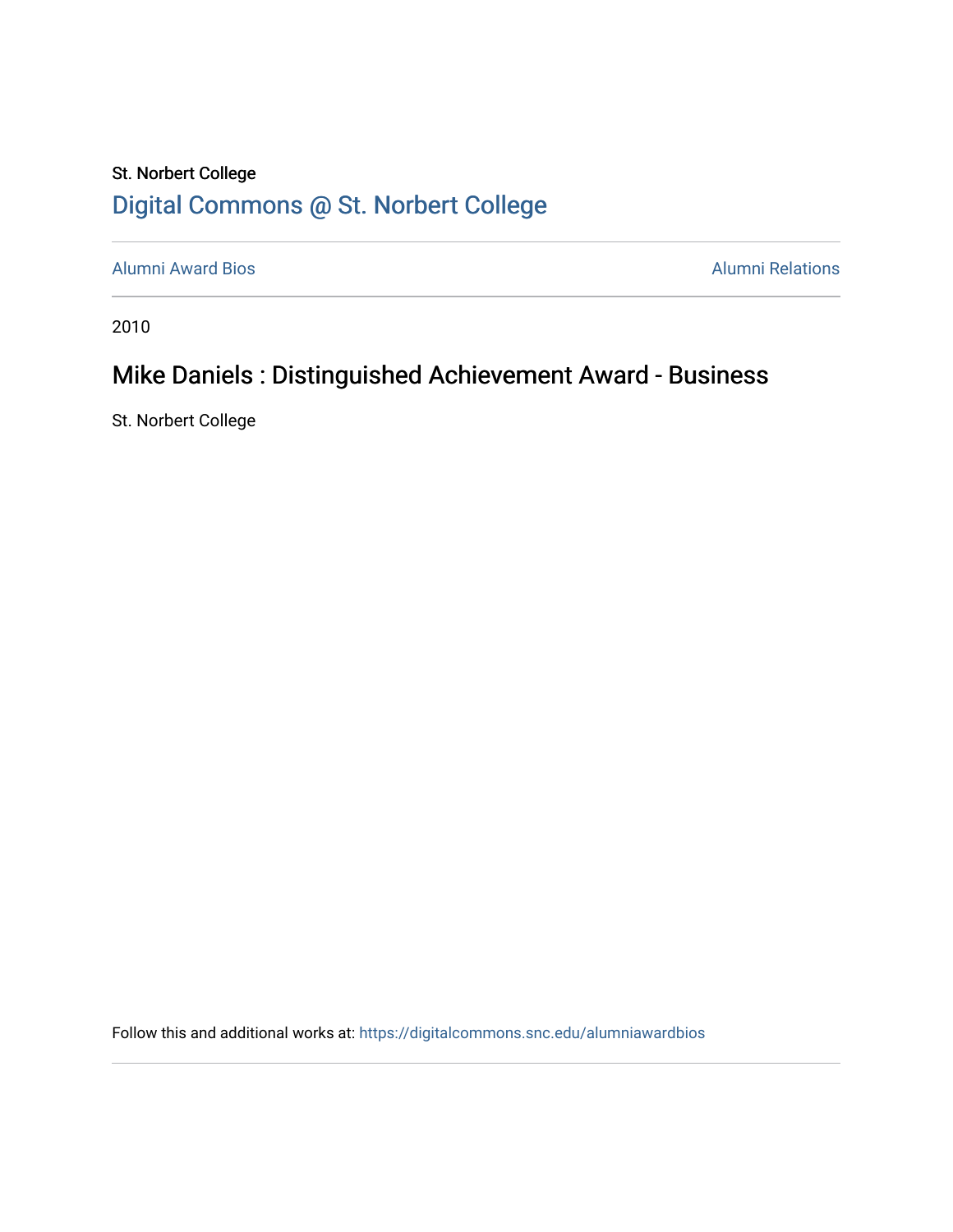

[Alumni](https://www.snc.edu/alumni/) [Alumni Awards](https://www.snc.edu/alumni/awards/) 2010 Distinguished Achievement Award - Business A

## [Alumni](https://www.snc.edu/alumni/index.html)

[Events & Reunions](https://www.snc.edu/alumni/event/index.html) [Behind the Arch](https://www.snc.edu/alumni/event/behindthearch/) [Benefits and Services](https://www.snc.edu/alumni/benefits.html) [Get Involved](https://www.snc.edu/alumni/getinvolved.html) [Give to SNC](http://giving.snc.edu/) [Alumni Awards](https://www.snc.edu/alumni/awards/index.html) [Past Recipients](https://www.snc.edu/alumni/awards/recipients.html) [Knight Lights](https://www.snc.edu/alumni/knightlights/index.html) [Alumni-Owned](https://www.snc.edu/alumni/directory/index.html) [Businesses Network](https://www.snc.edu/alumni/directory/index.html) [Alumni Board](https://www.snc.edu/alumni/alumniboard.html) [Student Alumni](https://www.snc.edu/alumni/saa.html) [Ambassadors](https://www.snc.edu/alumni/saa.html) [Staff](https://www.snc.edu/alumni/contactus.html)

## 2010 Distinguished Achievement Award - Business Mike Daniels '86

Mike Daniels is an accomplished businessman, active volunteer and proud parent (along with wife, Sherry) of seven children. In everything he does, he strives to have a positive impact on people and their lives. He hopes, ultimately, to make the community a better place. It seems he is already doing just that.

Mike graduated from St. Norbert College in 1986 with a bachelor's degree in business administration. His first job was with USA Financial Services. By March of 1987, he was vice president of commercial lending with Associated Bank in Green Bay. A mere six years later he became president/CEO of Rincon Bank & Trust in Georgia. Mike returned to the area and to Associated Bank in 1995 as senior vice president of commercial lending. In 2000, he co-founded Nicolet National Bank with Robert Atwell. He remains there today as president and COO.

In less than ten years, Nicolet National Bank has grown from a fledgling community bank to a full-service bank with 120 full-time employees and over \$650 million in assets. According to Donald J. Long Jr., a long-time colleague and friend, Mike and Robert have built a great business model and set a standard of excellence in community banking. Nicolet has been acknowledged as one of the fastest-growing banks in the United States. Some cite the "customer-first" culture at Nicolet as a big reason for its success.

Mike credits much of how he approaches things today to lessons he learned from St. Norbert College coaches Don LaViolette and Mike Heideman. Mike says, "Both men are quality human beings who (at the time and to a degree I did not realize) taught me about hard work, dedication, teamwork and respect." In his office at Nicolet National Bank, Mike still displays a sign that Coach Heideman taped to his football locker in the fall of 1985. It reads, "No team, regardless of its physical capabilities, can win unless its members have togetherness and a mutual love for one another."

Mike is a dedicated servant of his community. He is a past board member of the CP Center and the UW Green Bay Phoenix Athletic Fund. He is a current board member for the Brett Favre Fourward Foundation, the Nicolet Foundation, and the Deanna Favre Hope Foundation. He coaches football at St. Philip's. He also serves St. Norbert College on the President's Advisory Council and the new Outdoor Athletic Facility Steering Committee.